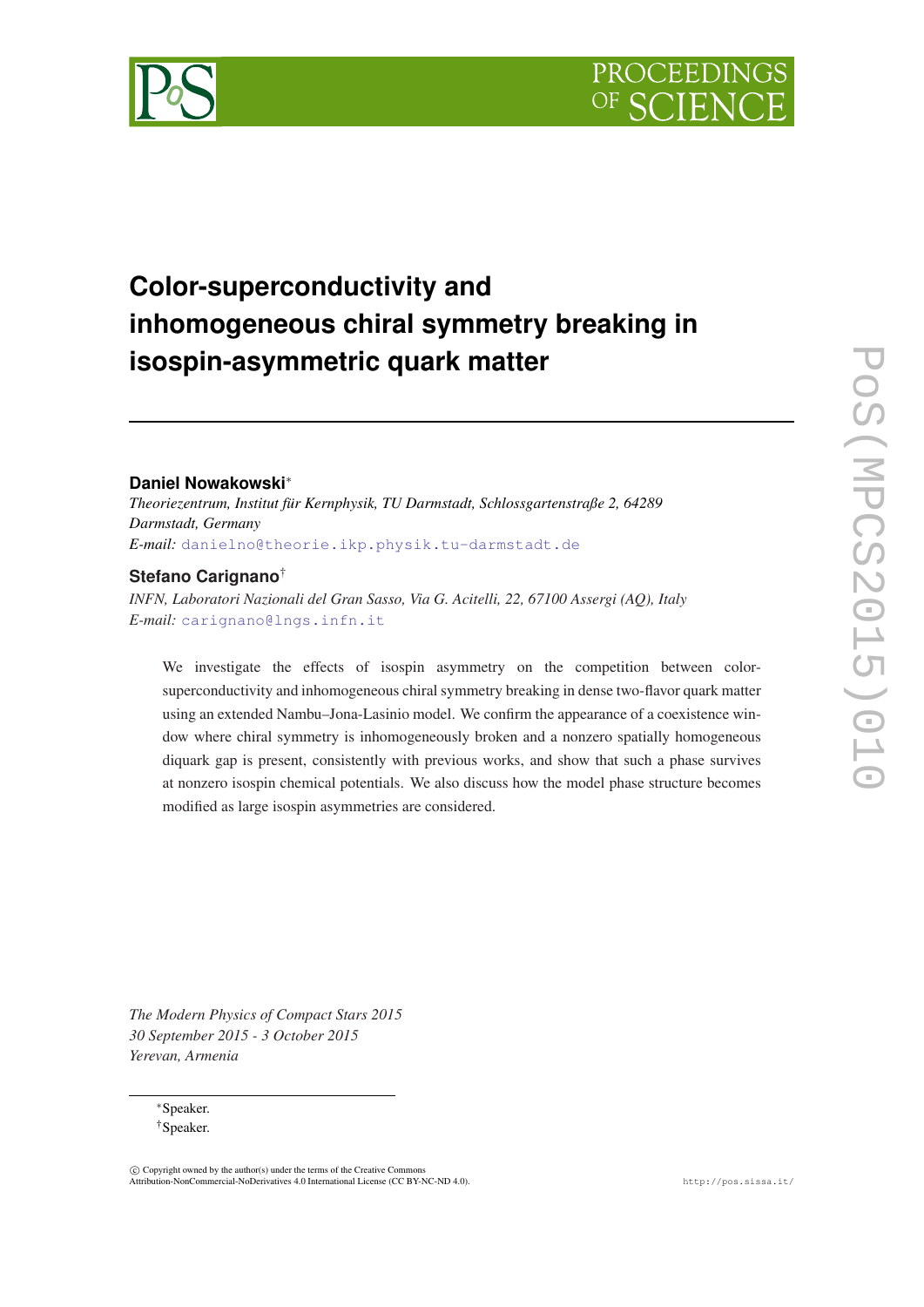# 1. Introduction

The study of the properties of strong interactions under extreme conditions is one of the most challenging tasks in contemporary nuclear physics. While heavy-ion experiments and ab-initio lattice simulations of quantum chromodynamics (QCD) allowed to shed some light on the behavior of hadronic matter at high temperatures and vanishing baryon densities, the other side of the QCD phase diagram, characterized by low temperatures and high densities, is still poorly understood. While it is expected that at asymptotically high densities quark matter is deconfined and forms a homogeneous color-superconductor  $[1, 2]$  $[1, 2]$  $[1, 2]$  $[1, 2]$  $[1, 2]$  (the most favored pairing pattern being the so-called "color-flavor locked" one [\[3\]](#page-12-0)), it is still not clear which phase structure is realized at the intermediate range where the density of the system reaches a few times nuclear matter density. Aside from peculiar states of nuclear matter, other possible candidates for the ground state of cold and dense hadrons could be quarkyonic matter [[4](#page-12-0), [5](#page-12-0)], color-superconducting states (for a dedicated review, see e. g. [[6](#page-12-0)]), or phases where chiral symmetry is broken through the formation of crystalline quark-antiquark condensates. This latter idea, which has its precursors in the studies of pion condensation in nuclear matter, has recently received a significant amount of attention through a series of model studies, which seem to agree on the existence of an inhomogeneous phase at intermediate densities and low temperatures (see [[7](#page-12-0)] for an historical overview on the idea of inhomogeneous chiral condensates, [[8](#page-12-0)] for a review on recent results and [[9](#page-12-0)] for a discussion on some consequences of their existence within compact stars).

While waiting for the next generation of heavy-ion experiments to probe this region, compact stars provide the only known laboratory in nature where such extreme densities could be reached. If exotic phases are realized in their cores, they could dramatically alter the thermodynamical properties of these objects, possibly leading to strong experimental signatures. Astrophysical data from these sources could then be compared with predictions coming from different phenomenological models with the aim of determining the properties of cold and dense matter. It is well known that in compact stars global electric neutrality must be satisfied. This condition, together with  $\beta$ -equilibrium, leads to an imbalance in the chemical potential for the quark flavors due to their different charges. While a complete calculation of compact star matter would require the introduction of electrons and a self-consistent determination of the amount of imbalance through the neutrality condition, in this work we will focus on the effects of this asymmetry on quark matter by introducing an isospin chemical potential

$$
\mu_I = \mu_u - \mu_d \,,\tag{1.1}
$$

and by keeping it as a free external parameter. The effects of isospin imbalance on inhomogeneous chiral symmetry breaking are non-trivial, and we defer to [[10\]](#page-12-0) and [\[11](#page-12-0)] for a detailed discussion. Of particular interest for us here instead is the study of the competition of color-superconductivity with inhomogeneous chiral symmetry breaking, a long-standing problem which has already been considered for isospin-symmetric matter. The original expectation presented in [[12](#page-12-0), [13\]](#page-12-0) that colorsuperconductivity usually wins over inhomogeneous chiral symmetry breaking was already challenged in [[14\]](#page-12-0), and more recently it was found in [[15](#page-12-0), [16](#page-12-0)] that the two could coexist in a finite region of the phase diagram. All these studies nevertheless neglected the effects of isospin imbalance in the system, a gap which we aim to fill with the present work.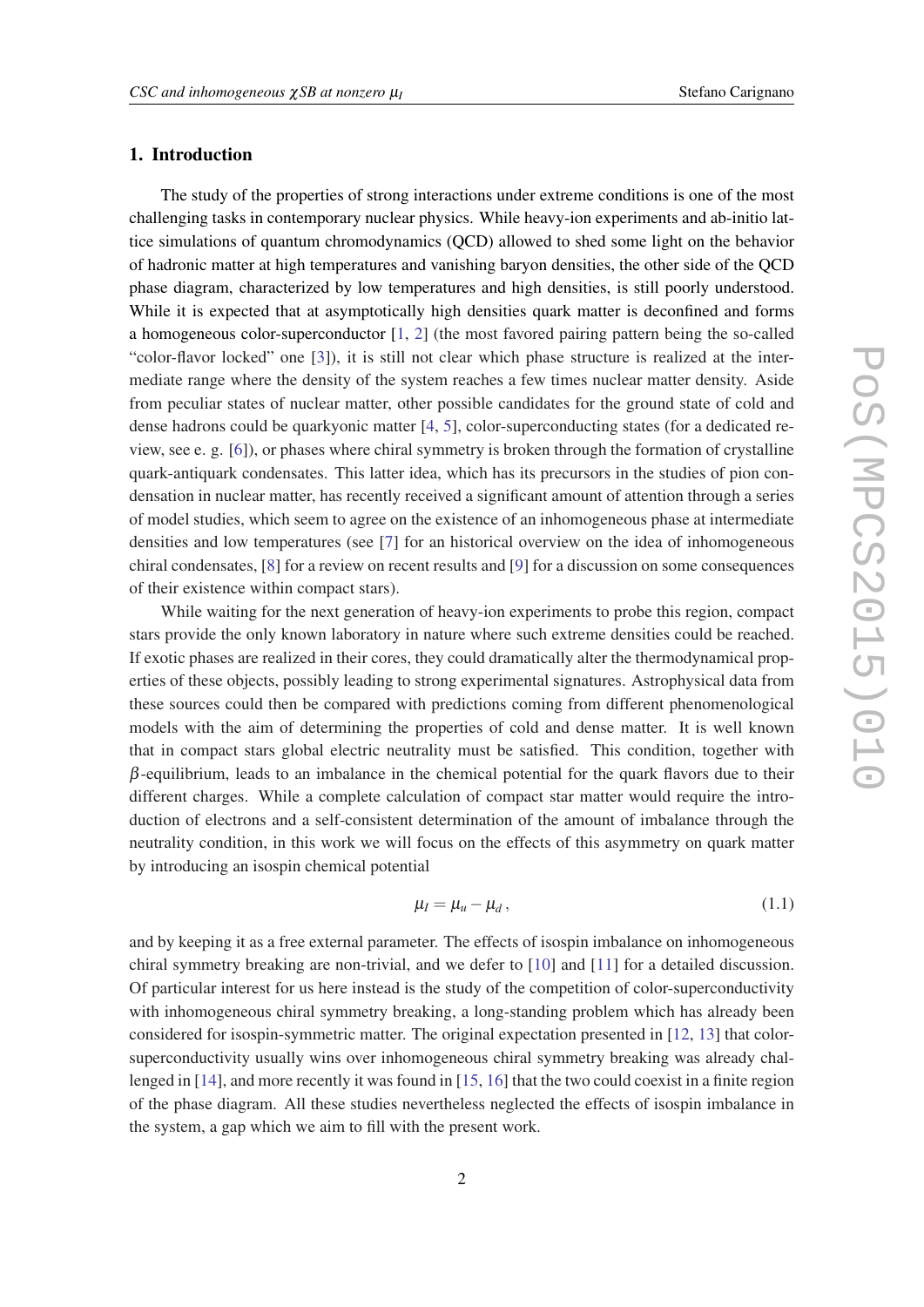<span id="page-2-0"></span>Studies of color-superconductivity in isospin-asymmetric systems have been performed in several works (see e. g. [\[6\]](#page-12-0) for a review). Limiting to the two light quark flavors, an imbalance on the quark chemical potentials shifts their respective Fermi surfaces apart, effectively disfavoring the BCS pairing mechanism, which involves quarks with equal momenta. For sufficiently large asymmetries, the energy gain through the formation of the diquark gap is then not enough to compensate the cost of pulling quarks out of their respective Fermi surfaces, and beyond a critical stress chemical potential BCS pairing becomes disfavored [\[17](#page-12-0), [18](#page-12-0)]. In this regime new types of colorsuperconducting phases might appear, including inhomogeneous ones (for reviews on crystalline color-superconductors see [[19,](#page-12-0) [20\]](#page-12-0)).

While of course the coexistence of inhomogeneous chiral symmetry breaking and inhomogeneous color-superconducting solutions in isospin asymmetric matter is a fascinating possibility, a study of such configurations would be extremely involved. For this, in the following we will limit ourselves to considering BCS-type spatially homogeneous diquark gaps.

## 2. Model

We consider deconfined quark matter within a two-flavor Nambu–Jona-Lasinio (NJL) model. In order to describe the competition of inhomogeneous chiral symmetry breaking with colorsuperconductivity in asymmetric matter we consider the Lagrangian density proposed in [[21](#page-13-0)] and extend it by adding a diquark pairing channel. Our model is then given by

$$
\mathcal{L} = \mathcal{L}_0 + \mathcal{L}_A + \mathcal{L}_B + \mathcal{L}_C. \tag{2.1}
$$

The first is a free Dirac part,

$$
\mathscr{L}_0 = \bar{\psi}(i\gamma^\mu\partial_\mu - \hat{m})\psi,
$$

where the quark fields  $\psi$  are represented by a  $4N_fN_c$  spinor and  $\hat{m} = \text{diag}(m_\mu, m_d)$  is the current mass matrix. The two interaction terms related to chiral symmetry breaking are

$$
\mathscr{L}_A = G_1 \left( \left( \bar{\psi} \psi \right)^2 + \left( \bar{\psi} \vec{\tau} \psi \right)^2 + \left( \bar{\psi} i \gamma_5 \psi \right)^2 + \left( \bar{\psi} i \gamma_5 \vec{\tau} \psi \right)^2 \right), \tag{2.2}
$$

$$
\mathscr{L}_B = G_2 \left( \left( \bar{\psi} \psi \right)^2 - \left( \bar{\psi} \vec{\tau} \psi \right)^2 - \left( \bar{\psi} \mathbf{i} \gamma_5 \psi \right)^2 + \left( \bar{\psi} \mathbf{i} \gamma_5 \vec{\tau} \psi \right)^2 \right), \tag{2.3}
$$

with  $G_1$ ,  $G_2$  dimensionful coupling constants and  $\tau^a$  Pauli matrices in flavor space with the index *a* running from 1 to 3. Considering only flavor-diagonal structures, we note that in  $\mathcal{L}_A$  the quark flavors are completely decoupled, while the instanton-induced term  $\mathcal{L}_B$  has the structure of a 't-Hooft determinant and effectively mixes the two. For later convenience, following [\[22](#page-13-0)] we parameterize the two coupling  $G_1$  and  $G_2$  in terms of a common G and a parameter  $\alpha$  as

$$
G_1 = (1 - \alpha) G, \quad G_2 = \alpha G, \tag{2.4}
$$

so that  $\alpha = 0$  describes the limit of decoupled quarks, while for  $\alpha = 0.5$  we have  $G_1 = G_2$  and the maximal coupling is realized.

Finally, the diquark pairing is described by the term

$$
\mathcal{L}_C = H \sum_{A=2,5,7} \left( \bar{\psi} i \gamma_5 C \tau_2 \lambda_A \bar{\psi}^\mathsf{T} \right) \left( \psi^\mathsf{T} C i \gamma_5 \tau_2 \lambda_A \psi \right), \tag{2.5}
$$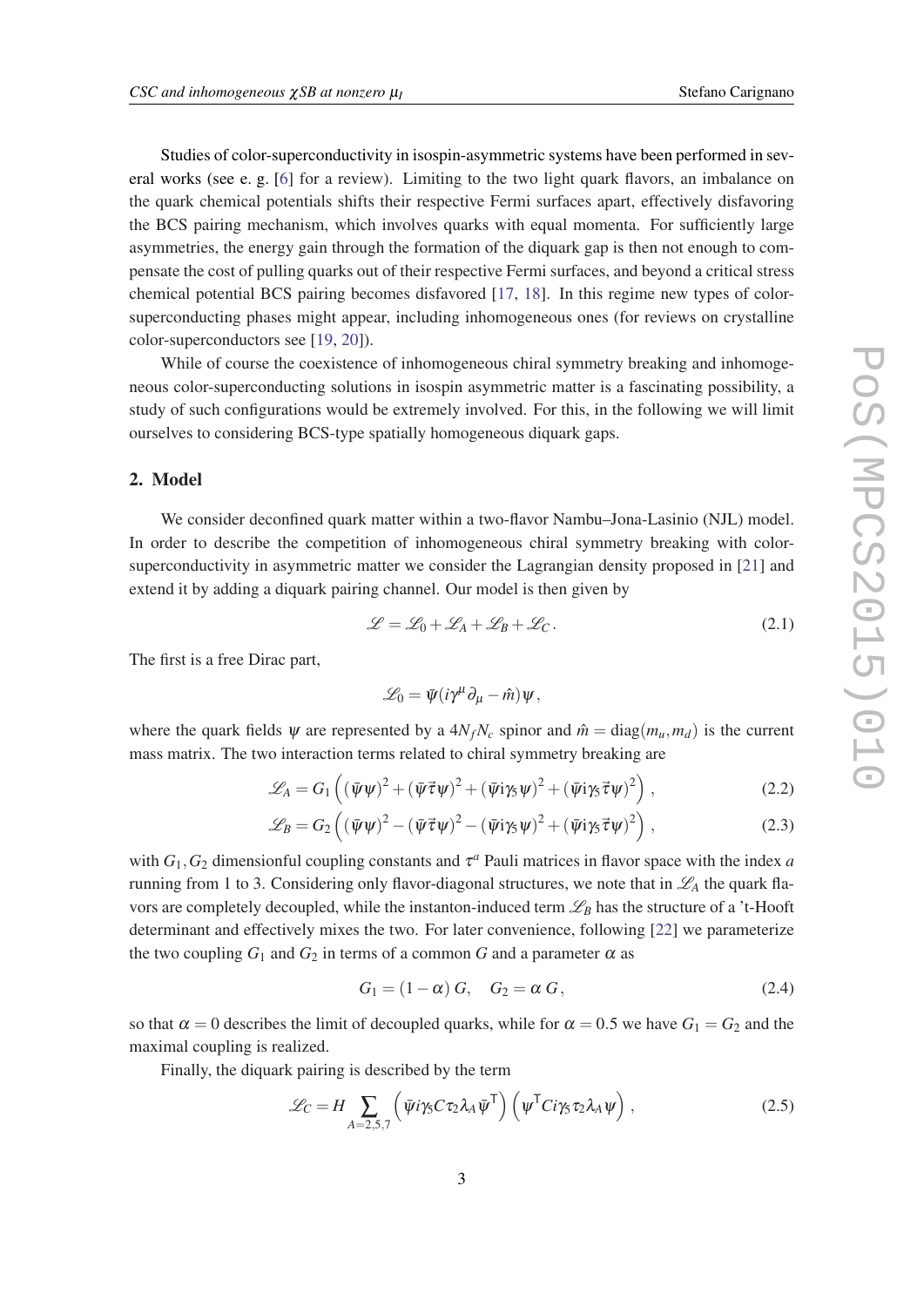<span id="page-3-0"></span>where *H* is another dimensionful coupling constant,  $\lambda_A$  are Gell-Mann matrices in color space (with color index *A*) and  $C = i\gamma^2 \gamma^0$  denotes the charge conjugation operator.

In order to determine the thermodynamic potential of the system, we perform the common mean-field approximation by expanding around the expectation values of the relevant condensates which will then become the variational parameters to be determined in obtaining the ground state of the system. In particular, we define the scalar and pseudoscalar chiral condensates

$$
S_u(\vec{x}) = \langle \bar{u}u \rangle, \qquad S_d(\vec{x}) = \langle \bar{d}d \rangle \qquad \text{and} \qquad (2.6)
$$

$$
P_u(\vec{x}) = \langle \vec{u} i \gamma_5 u \rangle, \quad P_d(\vec{x}) = \langle \vec{d} i \gamma_5 d \rangle.
$$
 (2.7)

In the following, we neglect condensates which are off-diagonal in flavor space. This in turn implies that we do not consider the possibility of charged pion condensation, which is expected to set in as the isospin imbalance becomes sufficiently large to excite  $\pi^{\pm}$  in the system. In order to be consistent with this approximation, in our numerical calculations we will limit ourselves to moderate values of µ*<sup>I</sup>* .

The study of inhomogeneous chiral symmetry breaking in isospin-asymmetric matter is rather involved, and some particular care is required when introducing an ansatz for the spatial dependence of the chiral condensate (for a detailed discussion, we refer the reader to [[11\]](#page-12-0)). In the following we will consider the simplest possible choice, namely we introduce spatially-dependent mass functions per quark flavor

$$
\hat{M}_f(\vec{x}) = m_f - 4G\Big\{ \left[ S_f + i\gamma_5 P_f \right] - \alpha \left[ (S_f - S_h) + i\gamma_5 (P_f + P_h) \right] \Big\},\tag{2.8}
$$

where  $f, h \in \{u, d\}, f \neq h$ , and make a plane-wave ansatz for each flavor mass function

$$
\hat{M}_f(\vec{x}) = M_f \exp\left(i\gamma^5 \vec{q}_f \cdot \vec{x}\right),\tag{2.9}
$$

where  $M_f$  denotes the amplitude and  $\vec{q}_f$  is the wave vector of the modulation. We assume that  $\vec{q}_u$ and  $\vec{q}_d$  have the same magnitude, but opposite sign<sup>1</sup>.

For the quark-quark interaction Eq. [\(2.5\)](#page-2-0) we focus on scalar condensates of the form

$$
s_{2A} = \langle \psi^{\mathsf{T}} C \gamma_5 \tau_2 \lambda_A \psi \rangle. \tag{2.10}
$$

Since for  $N_f = 2$  the diquark condensates  $s_{2A}$  (with  $A = 2, 5, 7$ ) form a vector in color-space, that can always be rotated by global SU(3)-color transformations, we focus on the  $s_{22}$  direction and introduce the 2SC condensate

$$
s_{22} = \langle \psi^{\mathsf{T}} C \gamma_5 \tau_2 \lambda_2 \psi \rangle \tag{2.11}
$$

which, as in standard conventions, is made of red and green up and down quarks, while blue quarks remain unpaired. For later convenience we also define the gap associated with this 2SC condensate as

$$
\Delta = -2H s_{22},\tag{2.12}
$$

<sup>&</sup>lt;sup>1</sup>This is necessary to obtain the correct CDW limit in isospin-symmetric matter [\[11](#page-12-0)].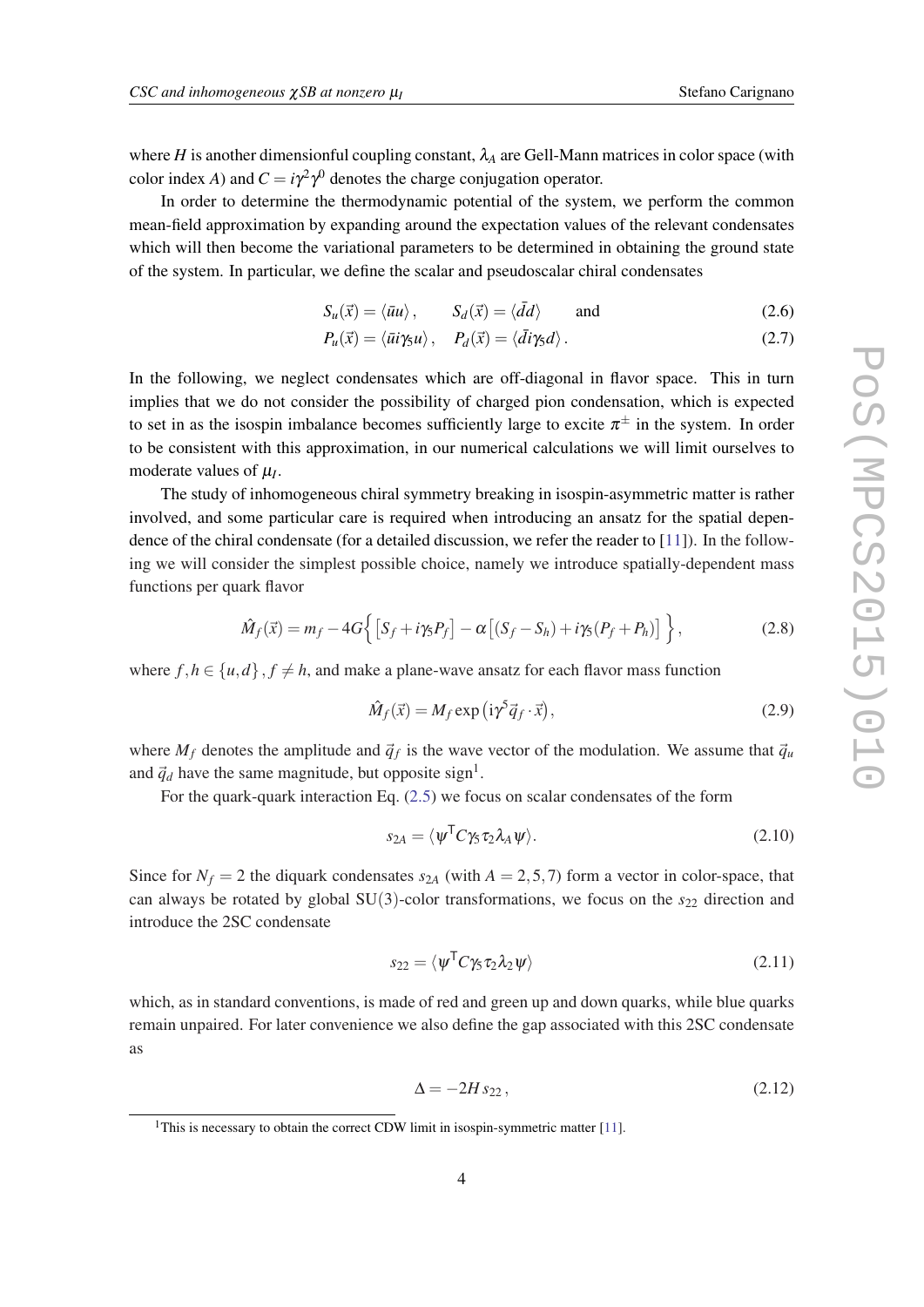<span id="page-4-0"></span>and as in [\[15](#page-12-0)] we assume it to be spatially constant.

In presence of an isospin imbalance, the up and down quark chemical potentials will split. We then introduce the chemical potential in our equations as a diagonal matrix in flavor space

$$
\hat{\mu} = \text{diag}\{\mu_u, \mu_d\} = \text{diag}\left\{\bar{\mu} + \frac{\mu_I}{2}, \bar{\mu} - \frac{\mu_I}{2}\right\},\tag{2.13}
$$

where we introduced the flavor-averaged chemical potential

$$
\bar{\mu} = \frac{\mu_u + \mu_d}{2} \,. \tag{2.14}
$$

As customary when dealing with diquark condensates, we employ the Nambu-Gor'kov (NG) formalism. Assuming that  $\psi$  and  $\psi^C = C \overline{\psi}^T$  are formally independent fields, we introduce the bispinors

$$
\Psi = \frac{1}{\sqrt{2}} \begin{pmatrix} \Psi \\ \Psi^C \end{pmatrix}
$$
 (2.15)

and rewrite the mean-field model Lagrangian as

$$
\mathcal{L}_{MF} + \bar{\psi}\gamma_0\hat{\mu}\psi = \bar{\Psi}S^{-1}\Psi - \mathscr{V},\qquad(2.16)
$$

where  $\mathscr V$  is a field-independent term and  $S^{-1}$  is the inverse quark propagator, given by

$$
S^{-1} = \begin{pmatrix} \mathrm{i}\vec{\theta} - \hat{M}(\vec{x}) + \hat{\mu}\gamma^{0} & \Delta\gamma_{5}\tau_{2}\lambda_{2} \\ -\Delta^{*}\gamma_{5}\tau_{2}\lambda_{2} & -\mathrm{i}\vec{\theta} - \hat{M}(\vec{x}) - \hat{\mu}\gamma^{0} \end{pmatrix}.
$$
 (2.17)

Here we note that due to the isospin imbalance the diagonal elements of the propagator in NG space have a non-trivial flavor structure. This, in addition to the explicit space-dependence of the chiral condensate, significantly complicates our calculations.

At this point we are ready to calculate the thermodynamic potential per unit volume, which can be written using standard techniques [[23\]](#page-13-0) as

$$
\Omega(T, \{\mu_f\}; \{M_f\}, q, \Delta) = \Omega_{\text{kin}} + \Omega_{\text{cond}}, \qquad (2.18)
$$

where

$$
\Omega_{\text{kin}} = -\frac{1}{2}T\sum_{n} \text{Tr}_{D,c,f,V} \text{Log}\left(\frac{1}{T}S^{-1}(i\omega_n, \vec{p})\right),\tag{2.19}
$$

with fermionic Matsubara frequencies  $\omega_n$ . The factor  $1/2$  is present due to the artificial doubling of degree of freedoms by using the Nambu-Gor'kov formalism. The inverse propagator in momentum space is given by

$$
S_{p_m,p_n}^{-1} = \gamma^0 \left( i\omega_{p_m} - \mathcal{H}_{p_m,p_n} \right) \delta_{\omega_{p_n},\omega_{p_n}}
$$
(2.20)

in terms of the Matsubara frequencies and an effective Hamiltonian  $\mathcal{H}$ . For static condensates the propagator is diagonal in the frequencies and (assuming a sensible regularization of the functional trace) the Matsubara sum can be performed analytically, leading to

$$
\Omega_{\text{kin}} = -\sum_{\lambda} \left[ |\lambda| + 2T \log \left( 1 + \exp \left( -\frac{|\lambda|}{T} \right) \right) \right],\tag{2.21}
$$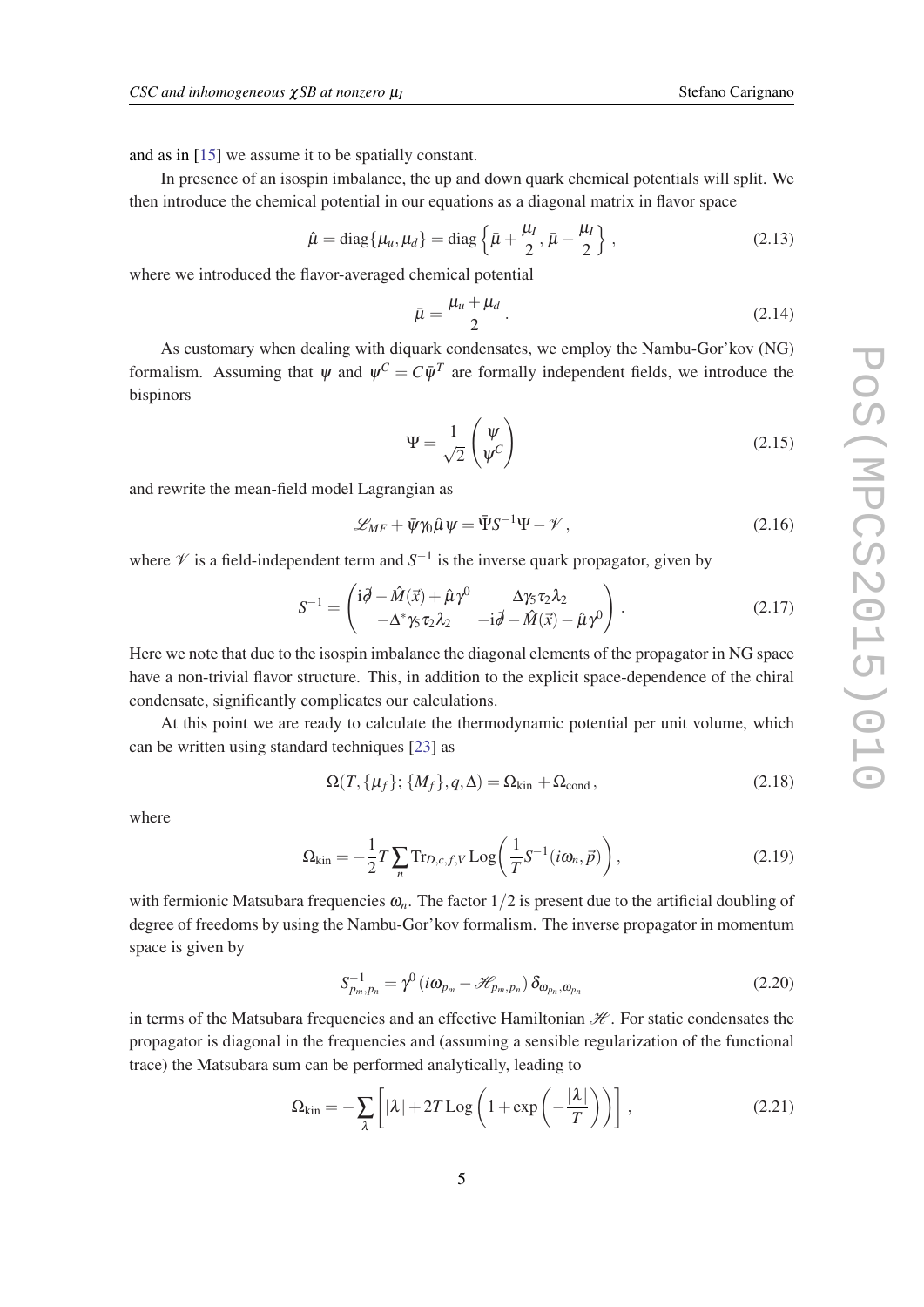where the remainder of the trace has been expressed as a sum over the eigenvalues  $\{\lambda\}$  of the quark Hamiltonian in NG, Dirac, color, flavor and momentum space.

The diagonalization of the Hamiltonian turns out to be rather tedious, but can be performed analytically thanks to the fact that blue quarks do not participate in the 2SC pairing. After introducing energy projectors which allow us to separate the contributions from particles and antiparticles, we obtain for the red and green quarks (to get the corresponding antiquark energies it is sufficient to invert the signs of both  $\bar{\mu}$  and  $\mu$ <sup>I</sup>)

$$
\lambda_{r,g}^f = \sqrt{(\varepsilon_{\pm}^f - \bar{\mu})^2 + |\Delta|^2} - s_f \frac{\mu_I}{2},\qquad(2.22)
$$

while the blue quark energies are simply

$$
\lambda_b^f = \varepsilon_{\pm}^f - \left(\bar{\mu} + s_f \frac{\mu_I}{2}\right),\tag{2.23}
$$

with  $s_u = 1$ ,  $s_d = -1$ . For the case of our simple plane wave modulation, the diagonalization in momentum space can be performed through a chiral rotation (see e.g. [\[8\]](#page-12-0)) and the eigenvalue part related to inhomogeneous chiral symmetry breaking is given by

$$
\varepsilon_{\pm}^{f} = \sqrt{\vec{p}^{2} + M_{f}^{2} + \frac{\vec{q}_{f}^{2}}{4}} \pm \sqrt{M_{f}^{2}\vec{q}_{f}^{2} + (\vec{q}_{f} \cdot \vec{p})^{2}}.
$$
 (2.24)

Our result naturally reduces to the one obtained in [[15\]](#page-12-0) in the limit  $\mu_I \rightarrow 0$ . In order to remove the divergencies in Eq. ([2.21\)](#page-4-0), we employ a Pauli-Villars inspired scheme where we replace only the  $\varepsilon$ in the temperature-independent part of the thermodynamic potential by their regularized counterparts,

$$
\varepsilon_{\pm}^{f} \to \sum_{j=0}^{3} c_{j} \sqrt{\left(\varepsilon_{\pm}^{f}\right)^{2} + j\Lambda^{2}},\tag{2.25}
$$

where  $c_0 = -c_3 = 1, c_2 = -c_1 = 3$  and  $\Lambda$  is our cutoff. This peculiar prescription, which reduces to the one introduced in [\[24\]](#page-13-0) for  $\Delta = \mu_I = 0$ , has the advantage of not introducing unphysical medium dependencies of the variational parameters which would violate the Silver-Blaze property.

The condensate part absorbs all field-independent terms and reads

$$
\Omega_{\text{cond}} = \frac{1}{V} \int_{V} d^{3}x \, \mathcal{V} = \frac{1}{8G} \frac{1}{1 - 2\alpha} \left[ (1 - \alpha) \left( M_{u}^{2} + M_{d}^{2} \right) - 2\alpha M_{u} M_{d} \right] + \frac{|\Delta|^{2}}{4H},\tag{2.26}
$$

where we used the fact that  $\vec{q}_u = -\vec{q}_d$ .

After having derived an expression for the mean-field thermodynamic potential, we are now ready to determine the variational parameters for our ansatz of spatially modulated quark masses and an homogeneous diquark gap, namely  $(M_u, M_d, q, \Delta)$  (cfr. Eqs. [2.9](#page-3-0) and [2.12\)](#page-3-0).

#### 3. Numerical results

In this section we present numerical results of our study. For our calculations we employed  $\alpha = 0.2$ , which should provide a realistic degree of flavor mixing [[22\]](#page-13-0), together with  $\Lambda = 728.4 \text{ MeV}$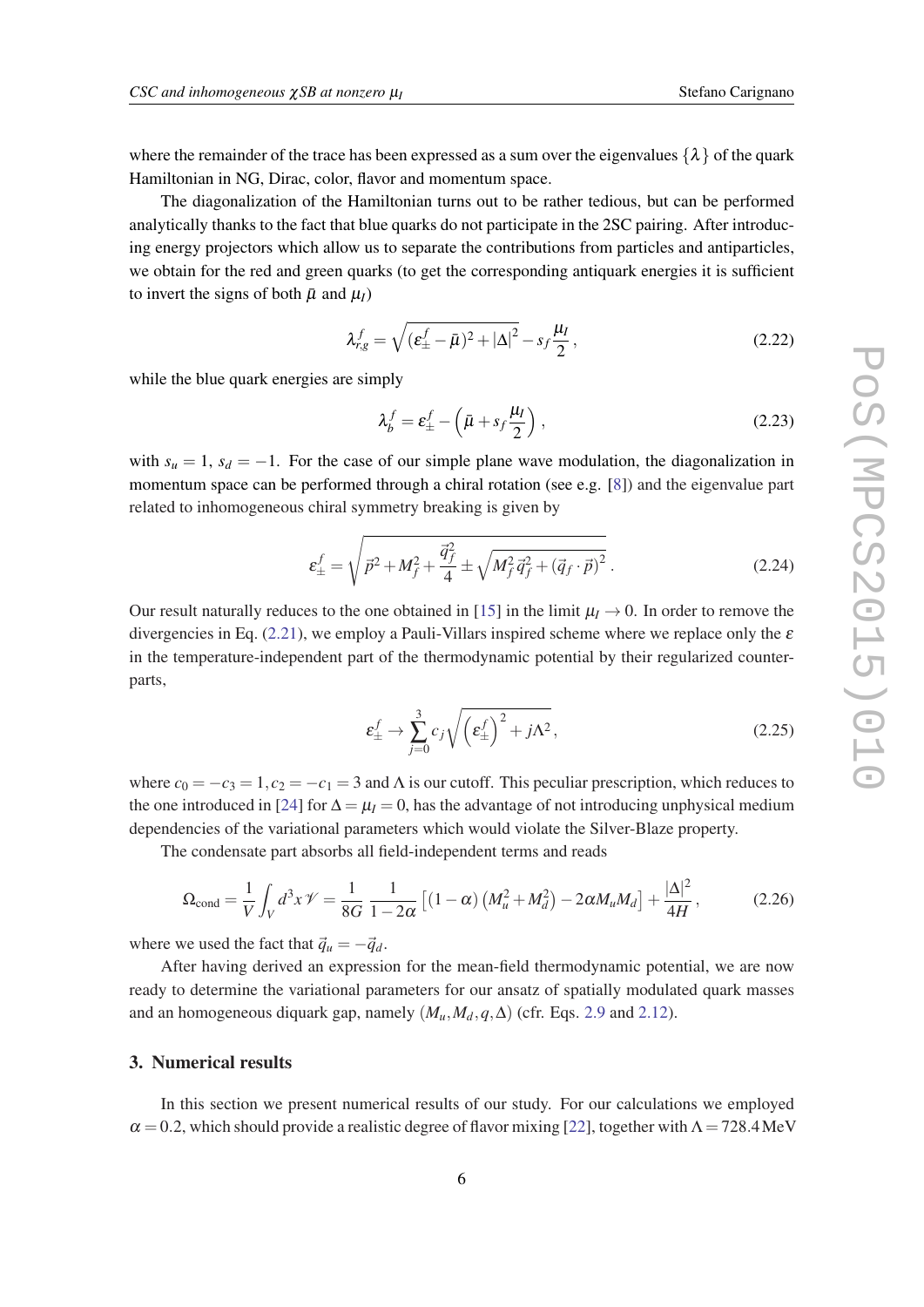and  $G\Lambda^2 = 6.6$  in our Pauli-Villars regularization scheme. In addition, we will work in the chiral limit by setting the current quark masses  $m_u$  and  $m_d$  to zero<sup>2</sup>. This gives a constituent quark mass in vacuum of  $M_{vac} = 330$  MeV. The coupling *H* will be treated as a free parameter and typically fixed to *G*/2. Without loss of generality, we will consider only positive isospin chemical potentials,  $\mu$ <sub>*I*</sub>  $\geq$  0. All our calculations have been performed at zero temperature.

## 3.1 Isospin-symmetric matter

Before starting our discussion on isospin-asymmetric matter, in order to set the stage we first study the interplay of inhomogeneous chiral symmetry breaking with homogeneous colorsuperconductivity in the  $\mu$ <sup>*I*</sup> = 0 case. As a first step, in the left panel of Fig. [1](#page-7-0) we show the order parameters related to the chiral condensate as a function of the average quark chemical potential  $\bar{\mu}$ for vanishing *H*. In this case there is no diquark gap and we only observe a first-order transition (as expected when dealing with a plane wave modulation) at  $\mu \leq M_{vac}$  from the vacuum to a phase where chiral symmetry is inhomogeneously broken. This crystalline phase extends up to arbitrarily high chemical potentials, giving rise to the inhomogeneous "continent" discussed in [\[25](#page-13-0)]. If we now turn on the diquark coupling, we observe that the system undergoes a transition from the vacuum into a coexistence phase where both a crystalline chiral condensate and a nonzero diquark gap form, as can be seen from the right panel in Fig. [1](#page-7-0), where results for  $H = G/2$  are shown. The onset of this phase, which is again first-order, occurs at a slightly lower chemical potential  $(\bar{\mu} \approx 325 \text{ MeV})$  compared to the  $H = 0$  case: this is easily understood, since the formation of a diquark gap leads to an additional energy gain against the chirally broken homogeneous phase, as can be seen from Fig. [2,](#page-7-0) where the thermodynamic potentials associated with the different phases (and normalized with respect to  $\Omega(M_u = M_d = \Delta = 0)$  of the restored phase) are shown. The biggest difference in this case however is that the inhomogeneous phase does not extend to arbitrarily high chemical potentials: instead, the amplitude of the chiral condensate decreases to zero, so that the system reaches a chirally restored phase with a nonzero diquark gap (what we will refer to in the following as a "pure 2SC phase"). At this second-order transition, which occurs at  $\bar{\mu} \approx 342$  MeV, the amplitude of the chiral condensate smoothly reaches zero and the diquark gap does not jump.

The size of the inhomogeneous window shrinks as the diquark coupling *H* is increased. In particular, we observe that for our particular choice of model parameters and within our simple CDW-type ansatz for the chiral condensate, already at  $H = 3/4G$  the pure 2SC phase has become thermodynamically favored for all  $\bar{\mu}$  over the coexistence one.

In the right panel of Fig. [1](#page-7-0) we also show for comparison the value of the diquark gap Δ<sub>*BCS*</sub> calculated for a pure 2SC solution in absence of chiral symmetry breaking. There one can see how the presence of a nonzero chiral condensate and consequently a lower density of the system weaken the gap, which in our case smoothly approaches the pure 2SC value as the amplitudes  $M_f$  gradually melt to zero.

At this point we can briefly comment on the difference between our results and those presented in [\[15](#page-12-0)]. There, the transition to the homogeneous pure 2SC phase occurs through a first-order

<sup>&</sup>lt;sup>2</sup>While strictly speaking this would imply that the pion mass is zero, here we use the chiral limit simply as a useful approximation for evaluating the thermodynamic potential, and assume that no pion condensation occurs for  $\mu_I$  below the physical pion mass of  $m_\pi \sim 135$  MeV.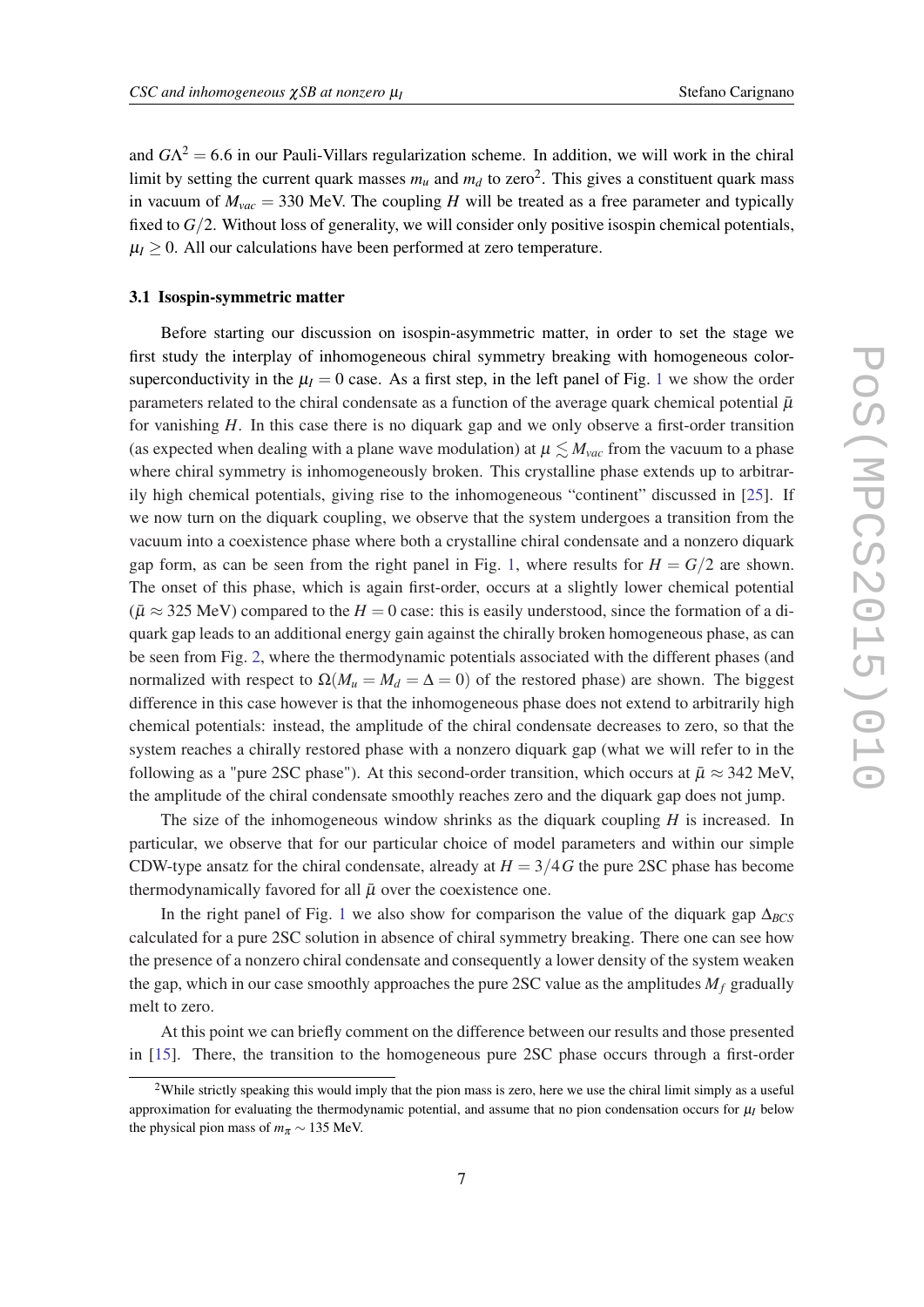<span id="page-7-0"></span>transition as the chiral condensate drops sharply to zero. We interpret this discrepancy as a result of the different regularizations employed in our two works, an issue which is likely unrelated to the effects of color-superconductivity on the behavior of the chiral order parameters. As a further evidence sustaining this statement, we observe that in [\[15](#page-12-0), [16\]](#page-12-0) the chiral restoration transition is first-order even in absence of a diquark gap, contradicting several recent results (see e.g. [[8](#page-12-0)]).



**Figure 1:** Energetically favored values of the amplitudes  $\{M_f\}$ , the wave-number *q* for inhomogeneous chiral condensates and the diquark gap  $\Delta$  for  $T = \mu_I = 0$ . Left panel:  $H = 0$ . Right:  $H = G/2$ . For comparison, in the right panel the value of the diquark gap for a pure 2SC solution in absence of chiral symmetry breaking is also shown.



Figure 2: Thermodynamic potential (normalized to the restored phase) as a function of the average quark chemical potential at  $T = \mu_I = 0$  and  $H = G/2$  for homogeneous chiral condensates (dashed red), inhomogeneous chiral condensates (solid blue), only diquark condensation (dotted orange) and the coexistence phase with simultaneous inhomogeneous chiral symmetry breaking and homogeneous color-superconductivity (dash-dotted purple).

## 3.2 Asymmetric matter

After having discussed the  $\mu$ <sup>*I*</sup> = 0 case, we now move to the case of asymmetric quark matter. It is known that a nonzero isospin chemical potential should disfavor BCS pairing, eventually leading to the breakup of the diquark condensate once it surpasses a critical value. While we expect this value to be close to the Chandrasekhar-Clogston (CC) limit, the two might differ a bit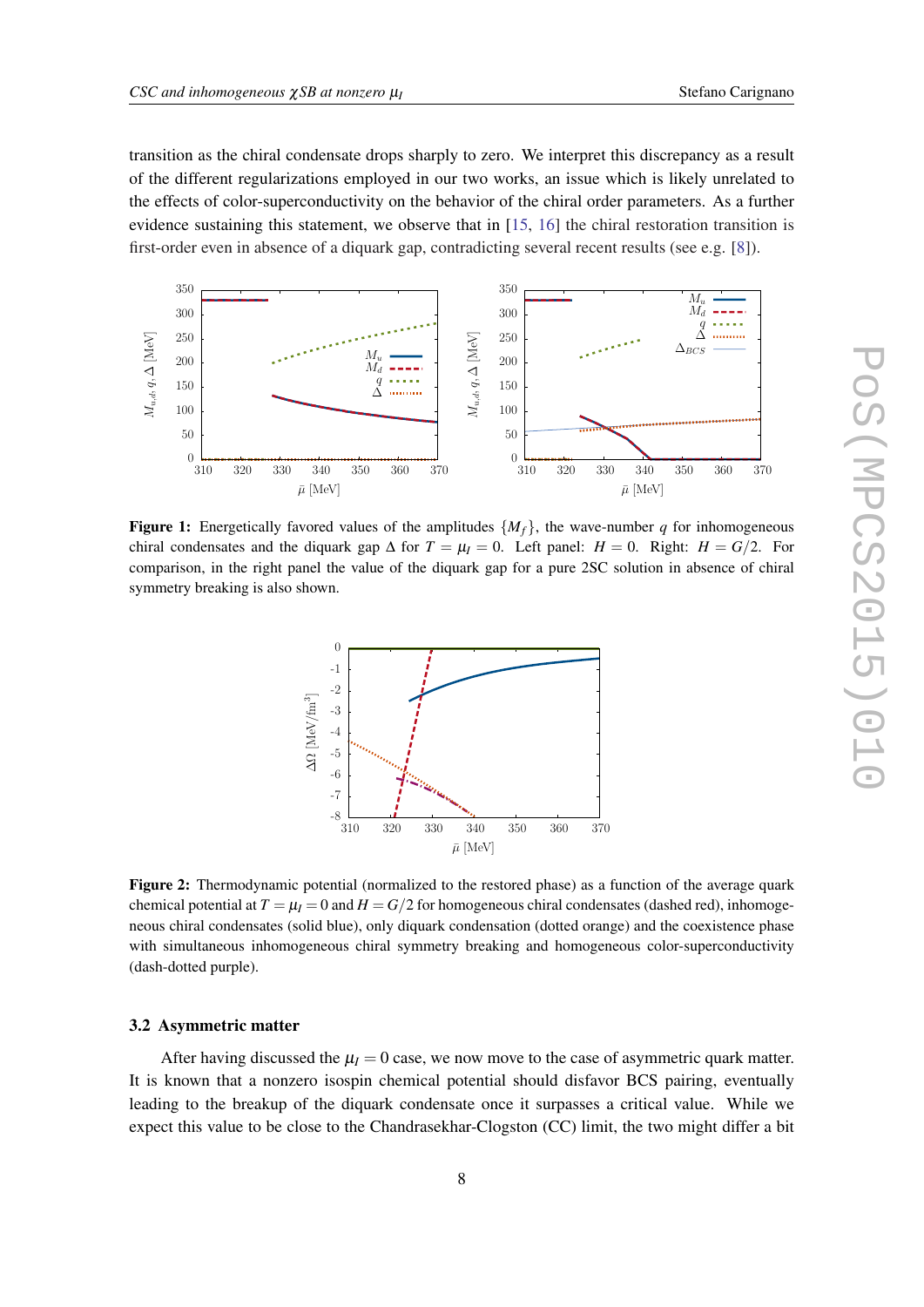due to the strong coupling dynamics and the interplay with chiral symmetry breaking. In Fig. 3 we show the behavior of the order parameters as a function of  $\bar{\mu}$  for a diquark coupling  $H = G/2$  and  $\mu_I$  = 40 and 80 MeV. We observe that for these moderate isospin asymmetries the inhomogeneous phase slightly shrinks as  $\mu_I$  grows, although the effect is very small. We also note that, while a larger isospin asymmetry affects the splitting between the amplitudes for the mass modulations associated with the two different flavors, the values of *q* and  $\Delta$  remain almost unmodified by the change in  $\mu_I$ , an aspect which will be investigated in more detail at the end of this section.

The effect of  $\mu_I$  is perhaps more visible in the behavior of the free energies for the different phases, which are shown in Fig. [4](#page-9-0). There we observe how the isospin chemical potential shifts the 2SC curves upwards, making these solutions less favored. In particular, for  $\mu_I = 80$  MeV we approach the point where the solutions with nonzero diquark gaps are almost degenerate with the  $\Delta = 0$  ones. This in turn suggests that significant deviations might start to occur as the isospin chemical potential further increases. Indeed, this is the case and for  $\mu$ <sub>*I*</sub> slightly above this value we observe that as  $\bar{\mu}$  increases the system undergoes a first phase transition from the homogeneous chirally broken phase to an inhomogeneous phase where  $M_f \neq 0$ ,  $q \neq 0$  and  $\Delta = 0$ , followed by another first-order transition into the coexistence phase, and finally reaches the pure 2SC phase. As  $\mu_l$  further increases, the pure 2SC phase gets pushed to even higher  $\bar{\mu}$  and there is no coexistence region. We see this in Fig. [5](#page-9-0), where the order parameters and the free energy associated to the different solutions for  $\mu$ <sup>*I*</sup> = 100 MeV are plotted: the coexistence phase disappears and the 2SC condensate appears only after a first-order transition at which the chiral condensate sharply drops to zero. Eventually, if the isospin asymmetry is raised further, the chiral condensate melts completely before the onset of the 2SC phase, so that a chirally restored window with no diquark gap separates the two.



**Figure 3:** Energetically favored values of the variational parameters at  $\mu$ <sup>*I*</sup> = 40 (left) and 80 MeV (right) for  $H = G/2$  and  $T = 0$ , as a function of  $\bar{\mu}$ .

Complementary to these results, in Fig. [6](#page-10-0) we show the behavior of the order parameters and the free energies for a fixed average chemical potential  $\bar{\mu} = 330$  MeV, as function of  $\mu_I$ . For sake of simplicity here we consider a more restrictive CDW ansatz which can be obtained by Eq. ([2.9](#page-3-0)) by imposing  $M_u = M_d = M$  (we expect this restriction to be not too severe, particularly at lower  $\mu_I$ ). We observe that in the coexistence phase the diquark gap shows a very weak dependence on  $\mu_I$ , changing by about 2 MeV from  $\mu_I = 0$  to the CC limit  $\mu_I = \sqrt{2\Delta_0} \approx 90$  MeV (where we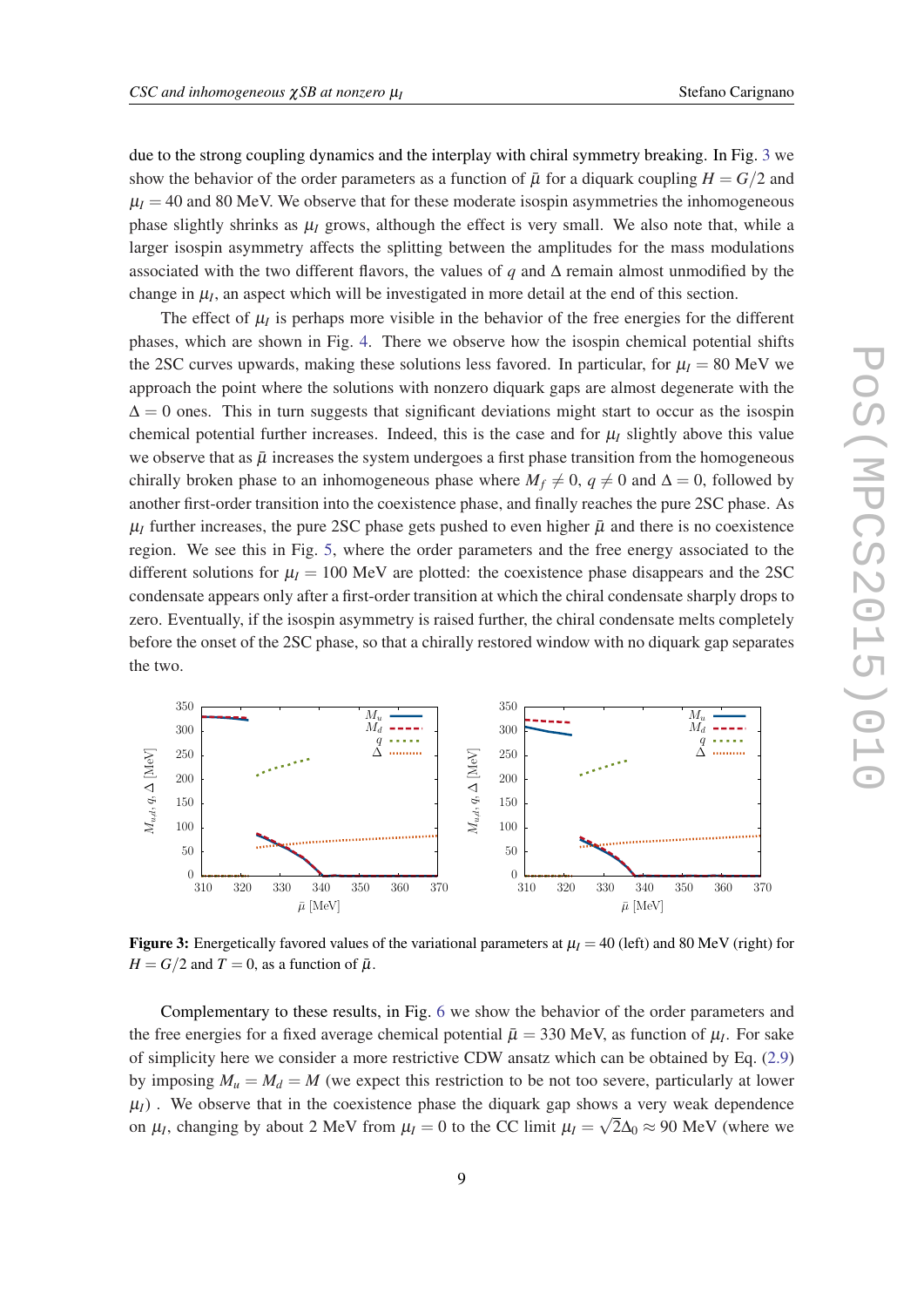<span id="page-9-0"></span>

Figure 4: Thermodynamic potential (normalized to the restored phase) as a function of the average quark chemical potential for  $T = 0$ ,  $H = G/2$ ,  $\mu_I = 40$  (left) and 80 MeV (right). Dashed red line: homogeneous chiral condensates, solid blue line: inhomogeneous chiral condensates, dotted orange line: only diquark condensation, dash-dotted purple: coexistence phase with simultaneous inhomogeneous chiral symmetry breaking and homogeneous color-superconductivity.



Figure 5: Left: Energetically favored values of the variational parameters as a function of the average quark chemical potential for  $T = 0$ ,  $H = G/2$ ,  $\mu_I = 100$  MeV. Right: Thermodynamic potential normalized to the restored phase. Dashed red line: homogeneous chiral condensates, solid blue line: inhomogeneous chiral condensates, dotted orange line: only diquark condensation. The coexistence phase line lies above the one associated to the chirally restored solution and is not shown here.

define  $\Delta_0$  as the value of the diquark gap for  $\mu_I = 0$ ). This dependence should not be present in a pure 2SC phase [\[26](#page-13-0)], and we interpret it as an effect of the interplay with inhomogeneous chiral symmetry breaking<sup>3</sup>. We observe that the value of the wave number  $q$  associated to the chiral condensate also remains practically constant, while the amplitude of the chiral condensate on the other hand gradually melts. Close to the CC value there is a first-order transition after which BCS condensation becomes disfavored, leading to a phase where chiral symmetry is inhomogeneously broken and  $\Delta = 0$ . At this transition, the values of *M* and *q* jump, and then gradually melt to zero. Within this parameter set the chiral condensate melts completely at  $\mu$ <sub>*I*</sub>  $\approx$  160 MeV, a value which at any rate lies beyond the realm of validity of this model since charged pion condensation is expected

<sup>&</sup>lt;sup>3</sup>Indeed, for a pure 2SC solution in our model the gap remains constant with  $\mu_I$ .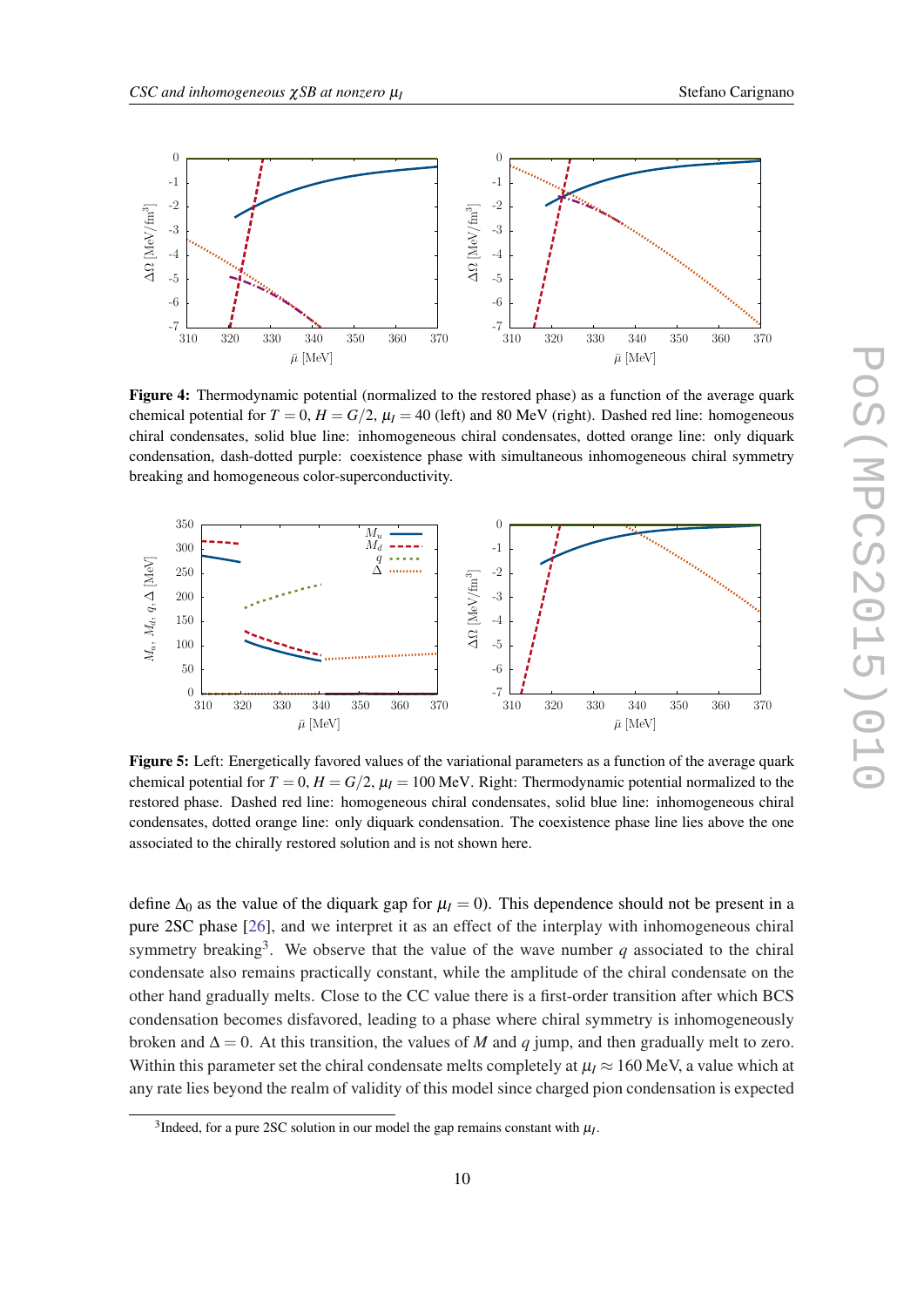<span id="page-10-0"></span>to set in before then.

Finally, in Fig. 7 we show the  $\bar{\mu} - \mu_I$  phase diagram for  $H = G/2$ , showing the extension of the coexistence phase from low to moderate isospin chemical potentials. At high  $\bar{\mu}$  the pure 2SC phase becomes thermodynamically favored, as expected. For high  $\mu_I$  instead the diquark condensation becomes disfavored, so that for a given range in  $\bar{\mu}$  at high isospin chemical potentials the coexistence phase ends and only inhomogeneous chiral symmetry breaking remains.



Figure 6: Left: Variational parameters at  $\bar{\mu} = 330 \text{ MeV}$  and  $H = G/2$ ,  $T = 0$ , as a function of  $\mu_I$ . The vertical line indicates the Chandrasekhar-Clogston limit. Right: Thermodynamic potential corresponding to the different solutions. Solid purple line: coexistence phase with simultaneous occurrence of inhomogeneous chiral symmetry breaking and homogeneous color-superconductivity, dashed blue line: inhomogeneous chiral condensates, dotted orange line: pure 2SC phase.



Figure 7: Phase diagram in the  $\bar{\mu}$ - $\mu$ <sub>*I*</sub>–plane at  $T = 0$  and  $H = G/2$ . Solid blue lines denote first-order phase transitions, while dashed red lines indicate second-order ones. The label "hom  $\chi$ SB" characterizes a region where  $M \neq 0$ ,  $q = \Delta = 0$ , " $\chi$ SB+2SC" denotes a region with  $M \neq 0$ ,  $q \neq 0$ ,  $\Delta \neq 0$ , while "inhom  $\chi$ SB" corresponds to a region characterized by *M*  $\neq$  0, *q*  $\neq$  0,  $\Delta$  = 0 and "pure 2SC" labels a domain where  $M = 0, \Delta \neq 0.$ 

#### 4. Summary and outlook

We investigated isospin-asymmetric two-flavor quark matter within an extended NJL model, focusing in particular on the interplay between inhomogeneous chiral symmetry breaking and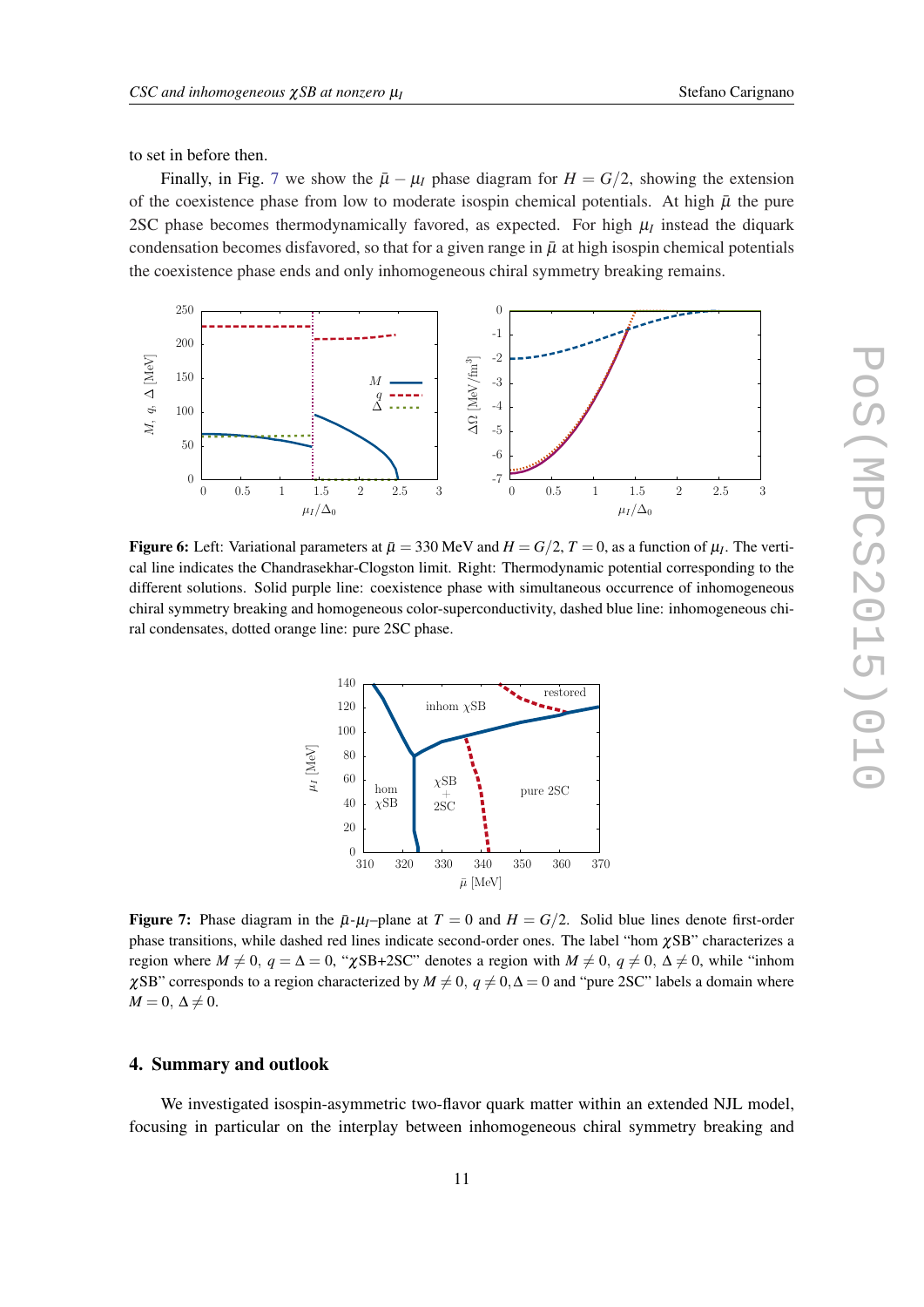color-superconductivity. For simplicity, we assumed the diquark gap to be spatially homogeneous, a constraint which becomes increasingly restrictive as higher isospin asymmetries are considered. We found that at vanishing isospin chemical potential, as the density of the system increases there is a first-order phase transition from the normal homogeneous chirally broken phase to a coexistence region where inhomogeneous chiral symmetry breaking and a nonzero homogeneous 2SC gap are simultaneously present. The presence of a diquark gap leads to a gradual melting of the chiral condensate, so that beyond a critical baryon chemical potential there is a second phase transition to a pure 2SC phase. As a consequence, the inhomogeneous "continent" disappears. The size of the coexistence region depends on the strength of the diquark coupling, and for larger values such as  $H = 3/4G$  the pure 2SC phase becomes thermodynamically favored over all inhomogeneous solutions. In order to determine whether such a window can still exist for larger couplings, it would be interesting to consider inhomogeneous solutions which are considered to be thermodynamically more favored than simple plane waves [\[24](#page-13-0), [27\]](#page-13-0), although this would significantly complicate calculations.

We found that for small isospin asymmetries, the size of this coexistence window is almost unaffected by the value of the isospin chemical potential, while for larger values of  $\mu_I$  the diquark condensation gets pushed to higher chemical potential, allowing for the existence of an intermediate phase where chiral symmetry is inhomogeneously broken but no color-superconducting gap is formed. Of course this scenario should be taken with care, since in this work we neglected the possibility of formation of crystalline color-superconducting condensates, which are expected to appear in imbalanced systems for sufficiently high asymmetries. Is it then very likely that the real ground state of dense matter under these conditions is a coexistence phase where both the chiral condensate and the diquark gap are spatially modulated. As a matter of fact, if the chiral condensate becomes inhomogeneous and induces a spatial dependence on the density of the system, it is entirely possible that color-superconducting islands start forming in the high density regions of the system already at zero isospin chemical potential. This is a fascinating possibility that would require however a numerically intensive computation, e.g. by combining the numerical method developed in [[28\]](#page-13-0) for inhomogeneous color-superconductivity with the one described in [\[27](#page-13-0)] for crystalline chiral condensates.

Ultimately, our aim is to provide a realistic description of matter in the core of compact stars. For this, our model should be extended to incorporate the effects of strong magnetic fields and vector interactions, both of which are expected to have strong effects on the size of the inhomogeneous phase and its properties, see [\[29](#page-13-0), [30](#page-13-0)] and [\[31](#page-13-0)], respectively. Whether these effects extend the coexistence region of chiral symmetry breaking and color-superconductivity or simply push the diquark onset to higher chemical potentials is a very interesting question which should be addressed within explicit model calculations. In addition, the competition with other exotic phases which could arise in neutral matter (see e.g. [\[32](#page-13-0)]) should also be investigated.

#### Acknowledgments

We thank the organizers for the very stimulating atmosphere at the workshop as well as for financial support. We are also grateful to M. Buballa and M. Schramm for useful discussions.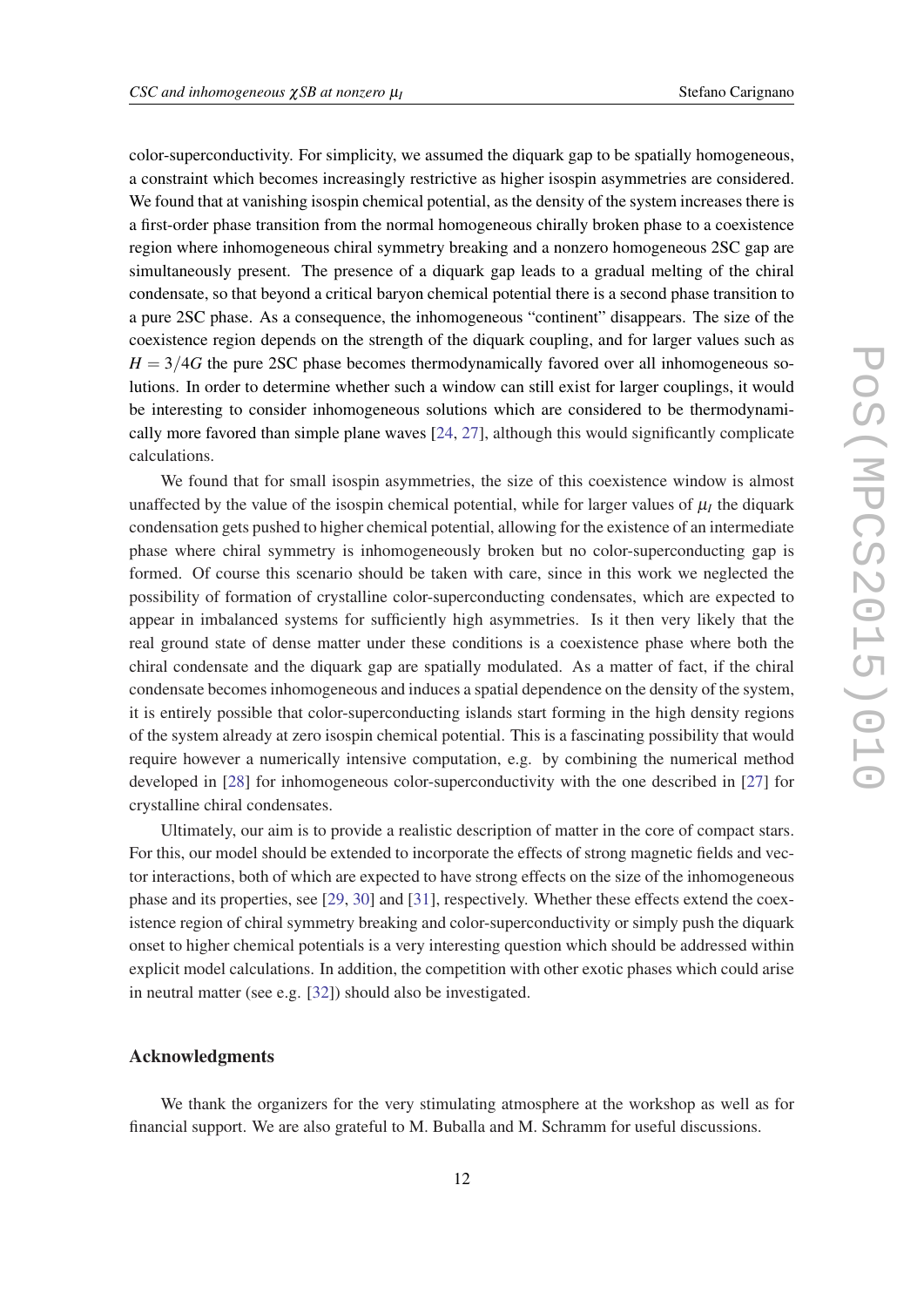#### <span id="page-12-0"></span>References

- [1] B. C. Barrois, *Superconducting Quark Matter*, *[Nucl. Phys.](http://dx.doi.org/10.1016/0550-3213(77)90123-7)* B129 (1977) 390.
- [2] D. Bailin and A. Love, *Superfluidity and Superconductivity in Relativistic Fermion Systems*, *[Phys.](http://dx.doi.org/10.1016/0370-1573(84)90145-5) Rept.* 107 [\(1984\) 325](http://dx.doi.org/10.1016/0370-1573(84)90145-5).
- [3] M. G. Alford, K. Rajagopal and F. Wilczek, *Color flavor locking and chiral symmetry breaking in high density QCD*, *Nucl. Phys.* B537 [\(1999\) 443–458](http://dx.doi.org/10.1016/S0550-3213(98)00668-3), [[hep-ph/9804403](http://arxiv.org/abs/hep-ph/9804403)].
- [4] L. McLerran and R. D. Pisarski, *Phases of cold, dense quarks at large N(c)*, *[Nucl. Phys.](http://dx.doi.org/10.1016/j.nuclphysa.2007.08.013)* A796 (2007) [83–100](http://dx.doi.org/10.1016/j.nuclphysa.2007.08.013), [[0706.2191](http://arxiv.org/abs/0706.2191)].
- [5] T. Kojo, Y. Hidaka, L. McLerran and R. D. Pisarski, *Quarkyonic Chiral Spirals*, *[Nucl. Phys.](http://dx.doi.org/10.1016/j.nuclphysa.2010.05.053)* A843 [\(2010\) 37–58](http://dx.doi.org/10.1016/j.nuclphysa.2010.05.053), [[0912.3800](http://arxiv.org/abs/0912.3800)].
- [6] M. G. Alford, A. Schmitt, K. Rajagopal and T. Schäfer, *Color superconductivity in dense quark matter*, *Rev. Mod. Phys.* 80 [\(2008\) 1455–1515](http://dx.doi.org/10.1103/RevModPhys.80.1455), [[0709.4635](http://arxiv.org/abs/0709.4635)].
- [7] W. Broniowski, *Chiral waves in quark matter*, *[Acta Phys. Polon. Supp.](http://dx.doi.org/10.5506/APhysPolBSupp.5.631)* 5 (2012) 631, [[1110.4063](http://arxiv.org/abs/1110.4063)].
- [8] M. Buballa and S. Carignano, *Inhomogeneous chiral condensates*, *[Prog. Part. Nucl. Phys.](http://dx.doi.org/10.1016/j.ppnp.2014.11.001)* 81 (2015) [39–96](http://dx.doi.org/10.1016/j.ppnp.2014.11.001), [[1406.1367](http://arxiv.org/abs/1406.1367)].
- [9] M. Buballa and S. Carignano, *Inhomogeneous chiral symmetry breaking in dense neutron-star matter*, 2015. [1508.04361](http://arxiv.org/abs/1508.04361).
- [10] D. Nowakowski, M. Buballa, S. Carignano and J. Wambach, *Inhomogeneous chiral symmetry breaking phases in isospin-asymmetric matter*, in *Compact Stars in the QCD Phase Diagram IV Prerow, Germany, September 26-30, 2014*, 2015. [1506.04260](http://arxiv.org/abs/1506.04260).
- [11] D. Nowakowski, M. Buballa and S. Carignano, *In preparation*, .
- [12] B. Y. Park, M. Rho, A.Wirzba and I. Zahed, *Dense QCD: Overhauser or BCS pairing?*, *[Phys.Rev. D](http://dx.doi.org/10.1103/PhysRevD.62.034015)* 62 [\(2000\) 034015,](http://dx.doi.org/10.1103/PhysRevD.62.034015) [[hep-ph/9910347](http://arxiv.org/abs/hep-ph/9910347)].
- [13] E. Shuster and D. T. Son, *On finite density QCD at large N(c)*, *Nucl. Phys.* B573 [\(2000\) 434–446](http://dx.doi.org/10.1016/S0550-3213(99)00615-X), [[hep-ph/9905448](http://arxiv.org/abs/hep-ph/9905448)].
- [14] R. Rapp, E. V. Shuryak and I. Zahed, *A Chiral crystal in cold QCD matter at intermediate densities?*, *Phys. Rev.* D63 [\(2001\) 034008](http://dx.doi.org/10.1103/PhysRevD.63.034008), [[hep-ph/0008207](http://arxiv.org/abs/hep-ph/0008207)].
- [15] M. Sadzikowski, *Coexistence of pion condensation and color superconductivity in two flavor quark matter*, *Phys. Lett. B* 553 [\(2003\) 45–50](http://dx.doi.org/10.1016/S0370-2693(02)03188-X), [[hep-ph/0210065](http://arxiv.org/abs/hep-ph/0210065)].
- [16] M. Sadzikowski, *Comparison of the non-uniform chiral and 2SC phases at finite temperatures and densities*, *Phys. Lett.* B642 [\(2006\) 238–243](http://dx.doi.org/10.1016/j.physletb.2006.08.086), [[hep-ph/0609186](http://arxiv.org/abs/hep-ph/0609186)].
- [17] B. S. Chandrasekhar, *A note on the maximum critical field of high-field superconductors*, *[Appl. Phys.](http://dx.doi.org/http://dx.doi.org/10.1063/1.1777362) Lett.* 1 [\(1962\) 7–8](http://dx.doi.org/http://dx.doi.org/10.1063/1.1777362).
- [18] A. Clogston, *Upper Limit for the Critical Field in Hard Superconductors*, *[Phys. Rev. Lett.](http://dx.doi.org/10.1103/PhysRevLett.9.266)* 9 (1962) [266–267](http://dx.doi.org/10.1103/PhysRevLett.9.266).
- [19] R. Casalbuoni and G. Nardulli, *Inhomogeneous superconductivity in condensed matter and QCD*, *[Rev.](http://dx.doi.org/10.1103/RevModPhys.76.263) Mod. Phys.* 76 [\(2004\) 263–320](http://dx.doi.org/10.1103/RevModPhys.76.263), [[hep-ph/0305069](http://arxiv.org/abs/hep-ph/0305069)].
- [20] R. Anglani, R. Casalbuoni, M. Ciminale, N. Ippolito, R. Gatto, M. Mannarelli et al., *Crystalline color superconductors*, *Rev. Mod. Phys.* 86 [\(2014\) 509–561](http://dx.doi.org/10.1103/RevModPhys.86.509), [[1302.4264](http://arxiv.org/abs/1302.4264)].